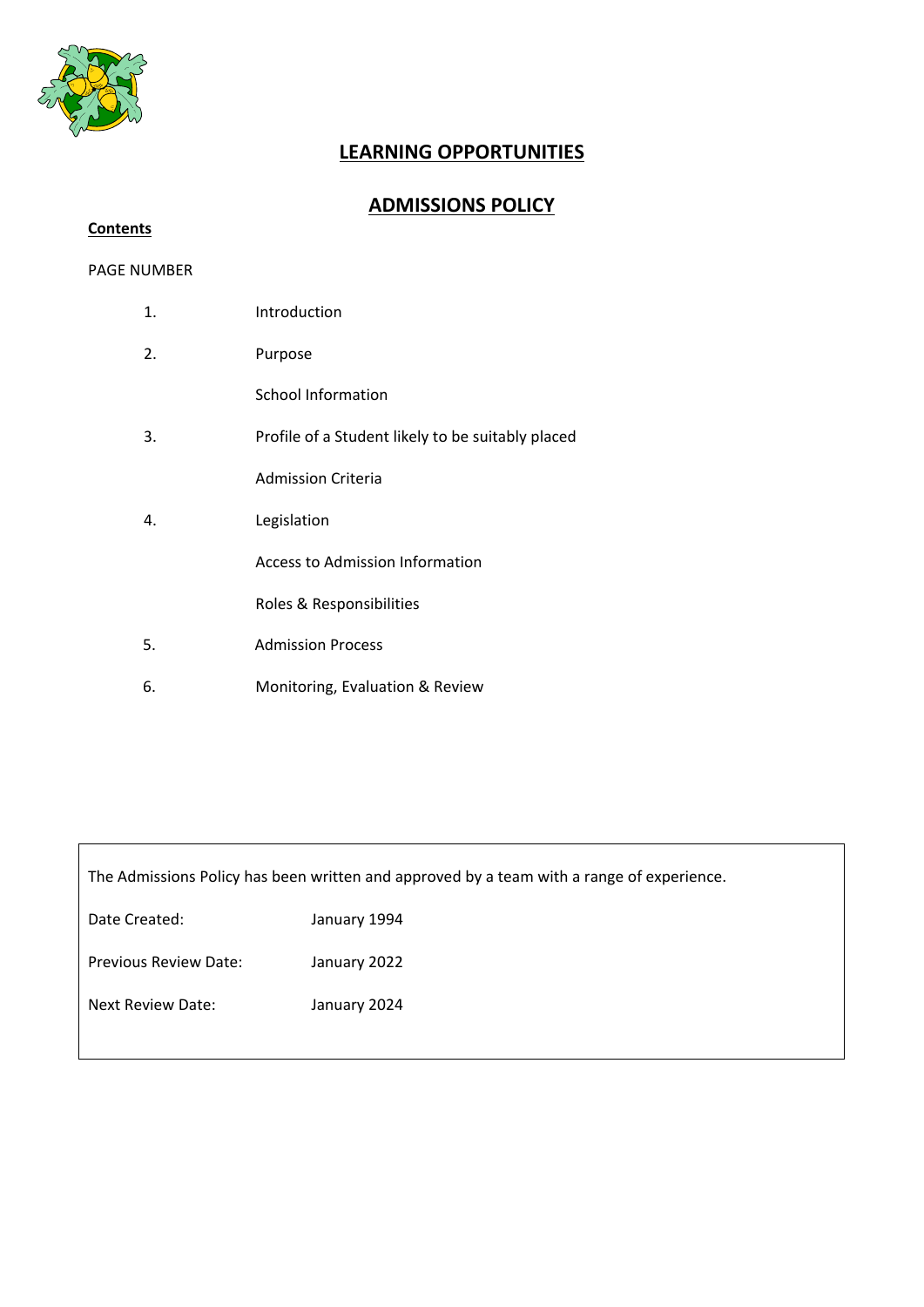#### **INTRODUCTION**

Learning Opportunities is an independent special school approved by the Secretary of State to admit students who are in receipt of an Education Health Care Plan.

The current approval for the school is for 36 students with SEMH, ASD and Moderate Learning Difficulties aged 10 - 19 years.

In developing Learning Opportunities admission policy, the Senior Leadership Team have taken account of the need to provide helpful information to parents / carers and referring agencies, based on clear and objective admission criteria. We are committed to working in close collaboration with other agencies to ensure the provision of the most effective service, which is in the best interests of the student.

The school provides a safe, encouraging and friendly atmosphere that fosters a culture that is positive, collaborative and which values and respects equally every member of the school community. We provide opportunities to develop student's independence and prepare them to participate fully in society, thus enhancing their life chances.

In considering admission, Learning Opportunities comply with the [Education \(Independent School](http://www.legislation.gov.uk/uksi/2014/3283/schedule/made)  [Standards\) Regulations 2014](http://www.legislation.gov.uk/uksi/2014/3283/schedule/made) (the ISSRs), the non-statutory guidance , and will have regard for the revised Regulations contained within the Special Educational Needs Code of Practice, which came into force in January 2015.

Learning Opportunities currently receive referrals from the Local Education Authority (Kent), although will consider requests from other agencies. **Note** KCC are in the process of implementing a Hybrid Dynamic Purchasing System to enable a more co-ordinated approach to securing placements for children and young people (CYP) in Non-Maintained and Independent Special Schools (NMISS). It is Learning Opportunities intention to apply to join the DPS, which will be delivered from 1 September 2022.

Students are primarily referred because the severity and diversity of their needs is such that they cannot be met effectively in mainstream schools or have not been met in similar establishments. In aspiring to meet such needs, we believe that it is essential that a systematic approach to admission be adopted, planning therefore commences at the time of referral.

All students admitted to Learning Opportunities have Education Health Care plans. The school offers small groupings with supportive and committed staff, experienced in providing a clearly structured education. We provide a broad and balanced curriculum in line with statutory requirements, personalised learning programmes, a range of one-to-one and small group interventions, including Literacy and Numeracy, and support to improve behaviour and ability to cope with wider social interactions.

Learning Opportunities is fully committed to ensuring that the application of this Admissions Policy is nondiscriminatory in line with the UK Equality Act (2010) and takes account of Keeping Children Safe in Education (KCSIE). We welcome students irrespective of their gender, race, religion, ethnic or national origins, disability or special educational needs, provided that there are good prospects of meeting their needs without unduly prejudicing the education and the welfare of other students.

We recognise that factors governing student admissions are complex and vary from case to case. These factors might include:

- Nature of the student's needs and previous educational experiences
- Recommendations / expectations of the referring body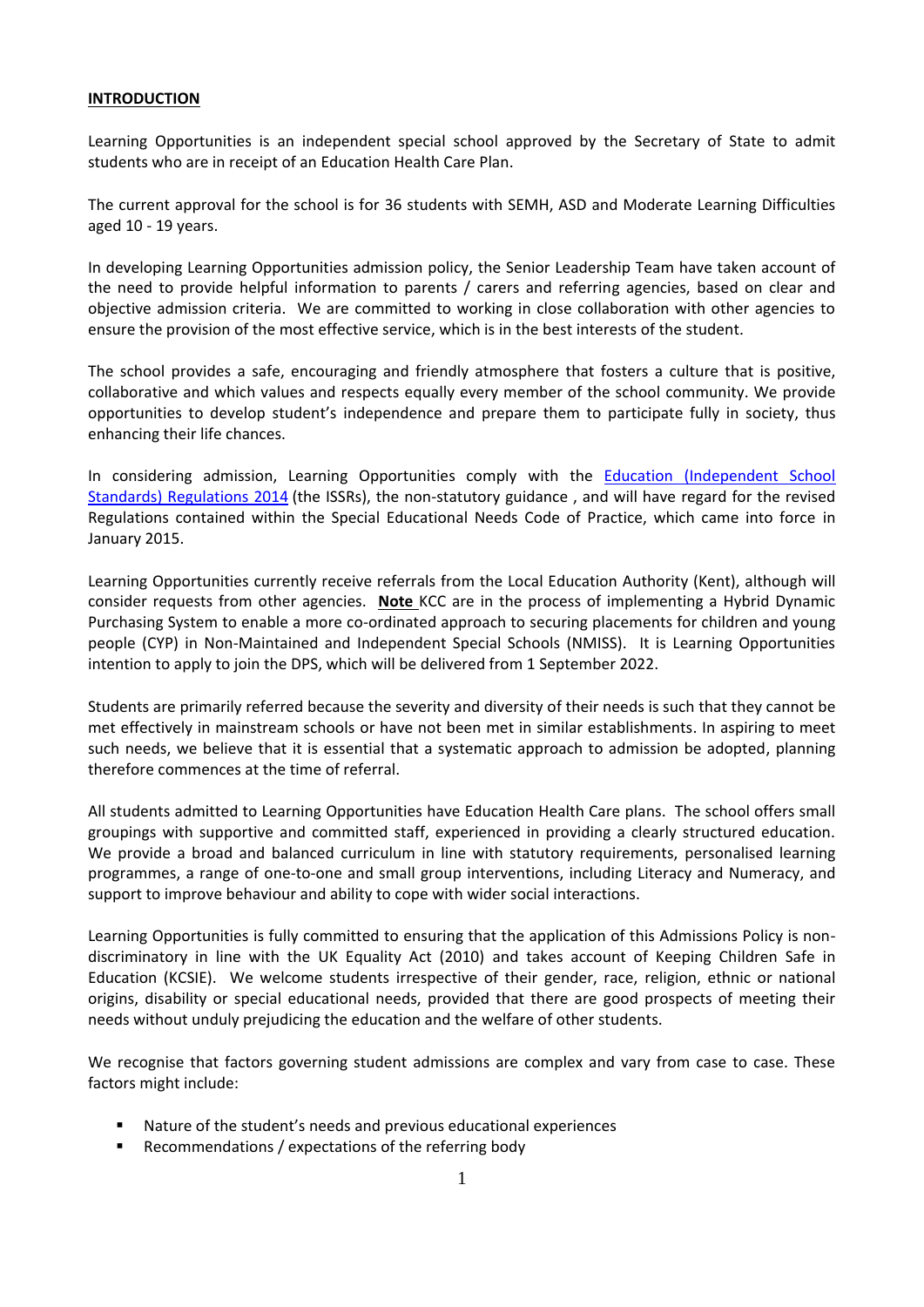■ Wishes of the parent / carer and student

#### **PURPOSE**

Learning Opportunities have formulated this policy to:

- ensure that the school admits those students whose needs, as identified in their EHC plan, can be met effectively and in doing so maximises the potential to make progress in all aspects of their development.
- set out the framework within which decisions are made about admissions to the school
- set out the criteria that will be applied where referrals exceed the number of places available
- meet registration requirements as an Independent Special School, including the Independent School Standards.

Through this policy we aim to ensure that all parties:

- have a clear understanding of the criteria used in assessing the appropriateness of admission
- have a clear understanding of the opportunities and support available within the school
- are prepared to play their part in ensuring, as far as is possible, the success of any placement.

#### **SCHOOL INFORMATION**

**Name:** Learning Opportunities

**Address:** Ringwould Road Ringwould Deal Kent CT14 8DW

**Telephone Number:** 01304 381906

**Email Address:** [simong@learningopps.org](mailto:simong@learningopps.org) o[r kevind@learningopps.org](mailto:kevind@learningopps.org)

- **Website Address:** [www.learningopps.org](http://www.learningopps.org/)
- **School Classification:** Independent Special School (Secondary)
- **Ages:** 10 19 yrs. **Year Groups:** 6 -13
- **Primary Needs:** SEMH, ASD, Moderate Learning
- **Numbers:** 36 Co-educational
- **Contact Details:** Simon Graydon (Head Teacher) Kevin Dunk (Deputy Head) Lesley Buss (Proprietor)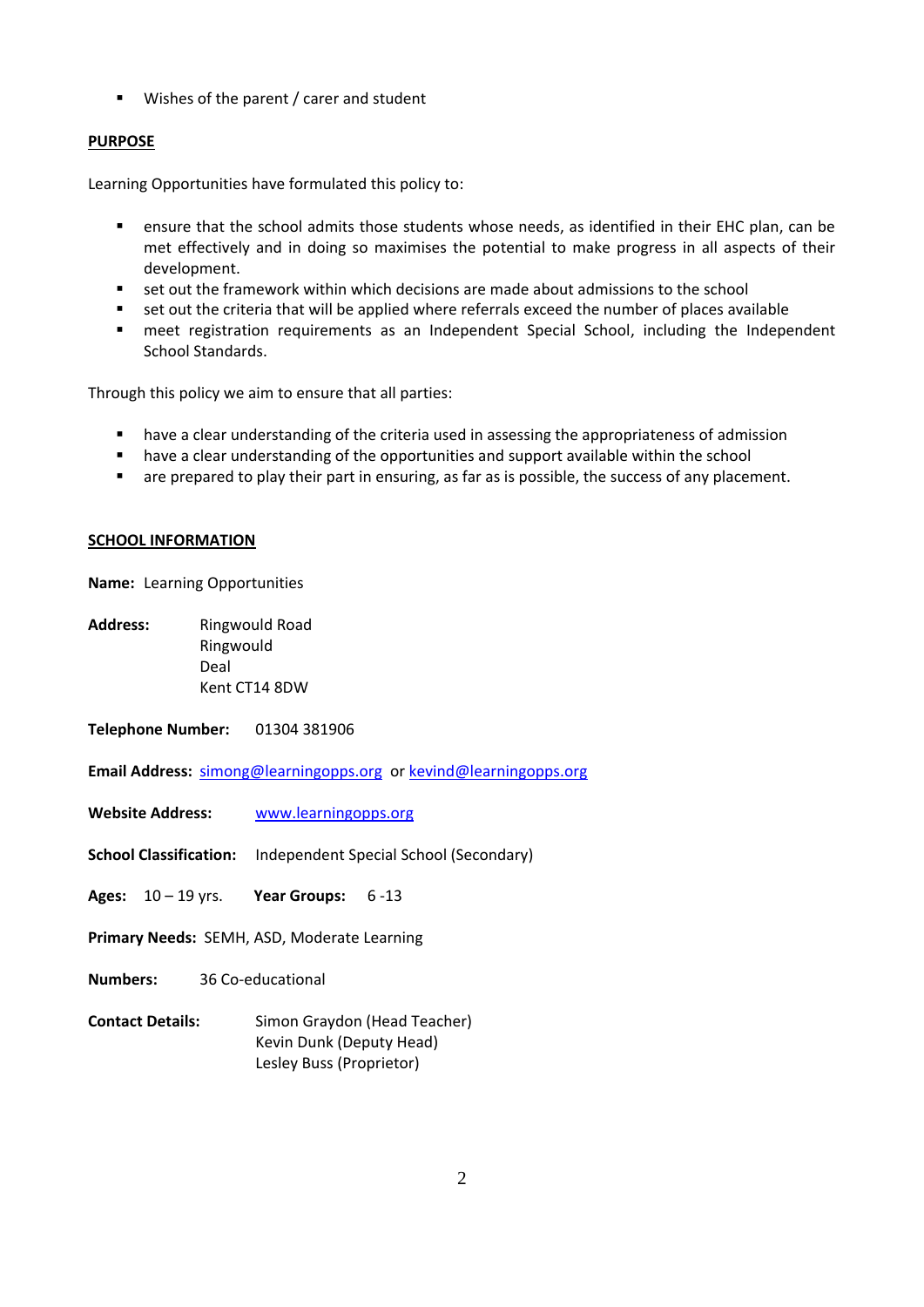#### **PROFILE OF A STUDENT LIKELY TO BE SUITABLY PLACED**

Those students likely to be suitably placed may have a diagnosis of SEMH / ASD / MLD, which may be compounded by medical conditions including ADHD, Dyslexia / Dysgraphia, ODD and OCD. These can manifest themselves in a combination of difficulties including:

- **F** moderate / generalised learning difficulties
- significantly delayed speech language and communication skills
- social communication difficulties
- significant difficulties in attention and impulsivity
- emotional disorders, for example phobias, anxiety states and depression;
- **•** conduct disorders
- attachment disorders
- emotional based school avoidance (EBSA)
- trauma disorders, such as post-traumatic stress disorder, as a result of traumatic experiences or persistent periods of abuse and neglect;

Students are likely to experience a combination of low self-esteem, together with a significant degree of emotional vulnerability. As a result, they may exhibit:

- Unpredictable and intense patterns of behaviours, which significantly disrupt the learning of themselves and their peers.
- Distractibility that inhibits their progress even with significant adult support and increasingly individualised personalised learning programme.
- Behaviour, which is unusual and/or self-injurious and/or endangers others and leads to a significant level of rejection by peers increasing their social isolation.
- Significant anxiety / unhappiness, stress and/or disaffection over a sustained period often accompanied by prolonged periods of absence, leading to a negative attitude towards education.

#### **ADMISSION CRITERIA**

Students can be admitted at any time of year.

All admissions take account of the need to provide education appropriate to age, ability, aptitude and special educational needs and disabilities (SEND).

All referrals are considered against the following levels of criterion:

- The student falls within the terms of the current approval for the school and presents with the aforementioned profile.
- The young person's educational, health and care needs, and the school's suitability to meet these
- The school's current capacity and whether the attendance of the young person would be incompatible with the provision of efficient education for the young people with whom he/she would be educated
- If the attendance of the young person would be compatible with the efficient use of resources
- There is evidence from professionals that the student will benefit from access to a highly personalised programme within a special school.
- Student, parent / carer and where appropriate social worker express commitment to the placement.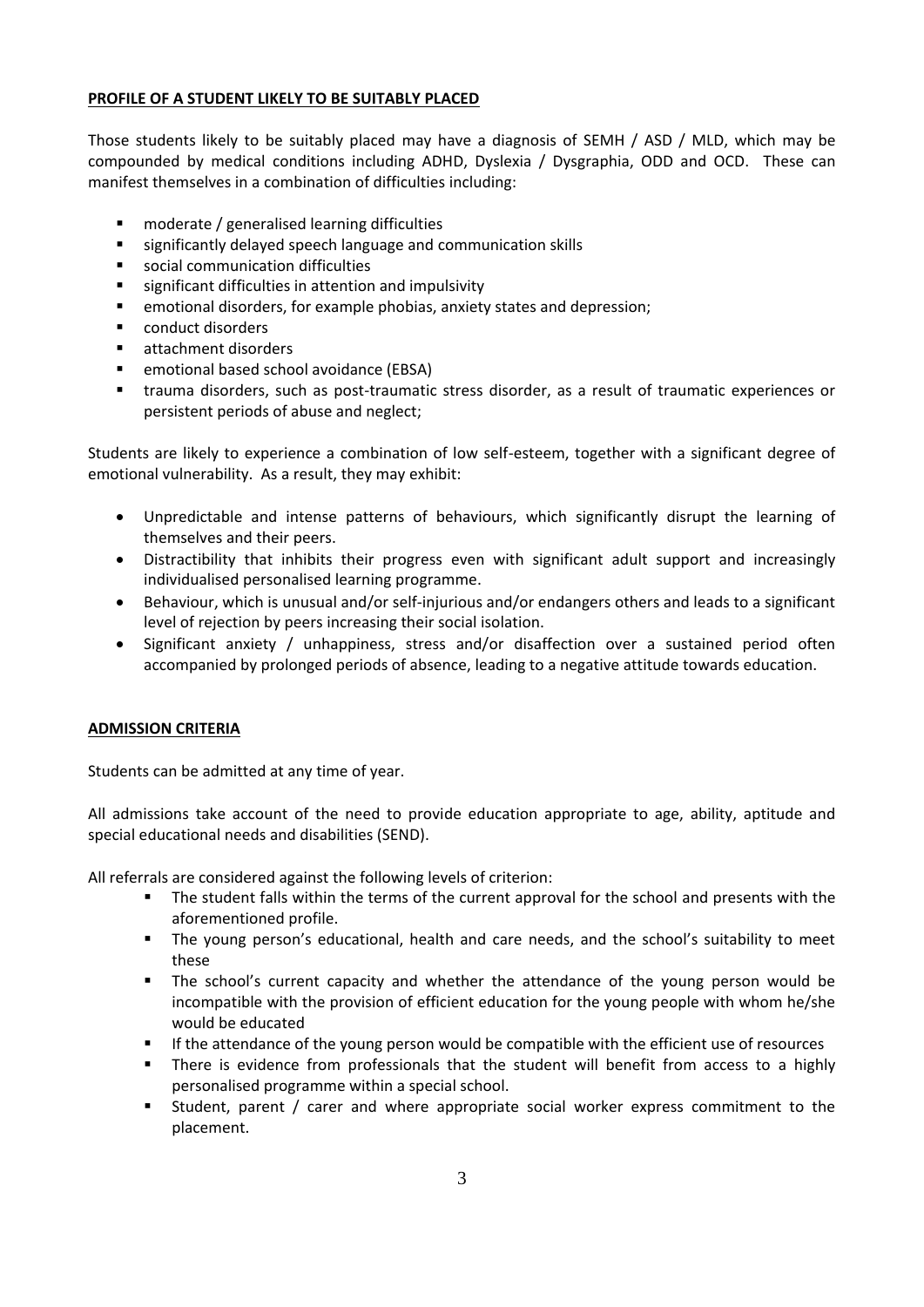#### **Refusal of Admission**

The Senior Leadership Team reserves the right to refuse admission in the following cases:

- the school is fully subscribed
- where the admission of a student would compromise the Health and Safety of students and/or staff within the school
- where admission would not be compatible with the efficient and effective education of others

#### **LEGISLATION**

In formulating our Admissions Policy, we have taken into account the following legislation:

- **The Education (Independent School Standards) (England) Regulations 2014**
- **Equality Act (2010)**
- **Education Act 2011**

#### **ACCESS TO ADMISSION INFORMATION**

A copy of Learning Opportunities admission policy is located in the main office and is published on the school websit[e www.learningopps.org](http://www.learningopps.org/)

Additional information can be obtained through direct contact with Simon Graydon (Head Teacher) or Kevin Dunk (Deputy Head).

#### **ROLES & RESPONSIBILITIES**

The function of determining admissions is made jointly between members of the Senior Leadership Team.

#### *It is the responsibility of the Head Teacher to: -*

- Formulate student profiles and make these available to all staff
- Ensure education / behaviour management plans / risk assessments, which identify effective strategies, are in place and regularly monitored and reviewed
- Ensure appropriate resources are available to meet needs as identified with EHCPs
- Respond to any changes in legal requirements and to propose amendments to the policy as appropriate

#### *It is the responsibility of the Proprietor to: -*

Monitor the work of the school through the review of the admissions policy.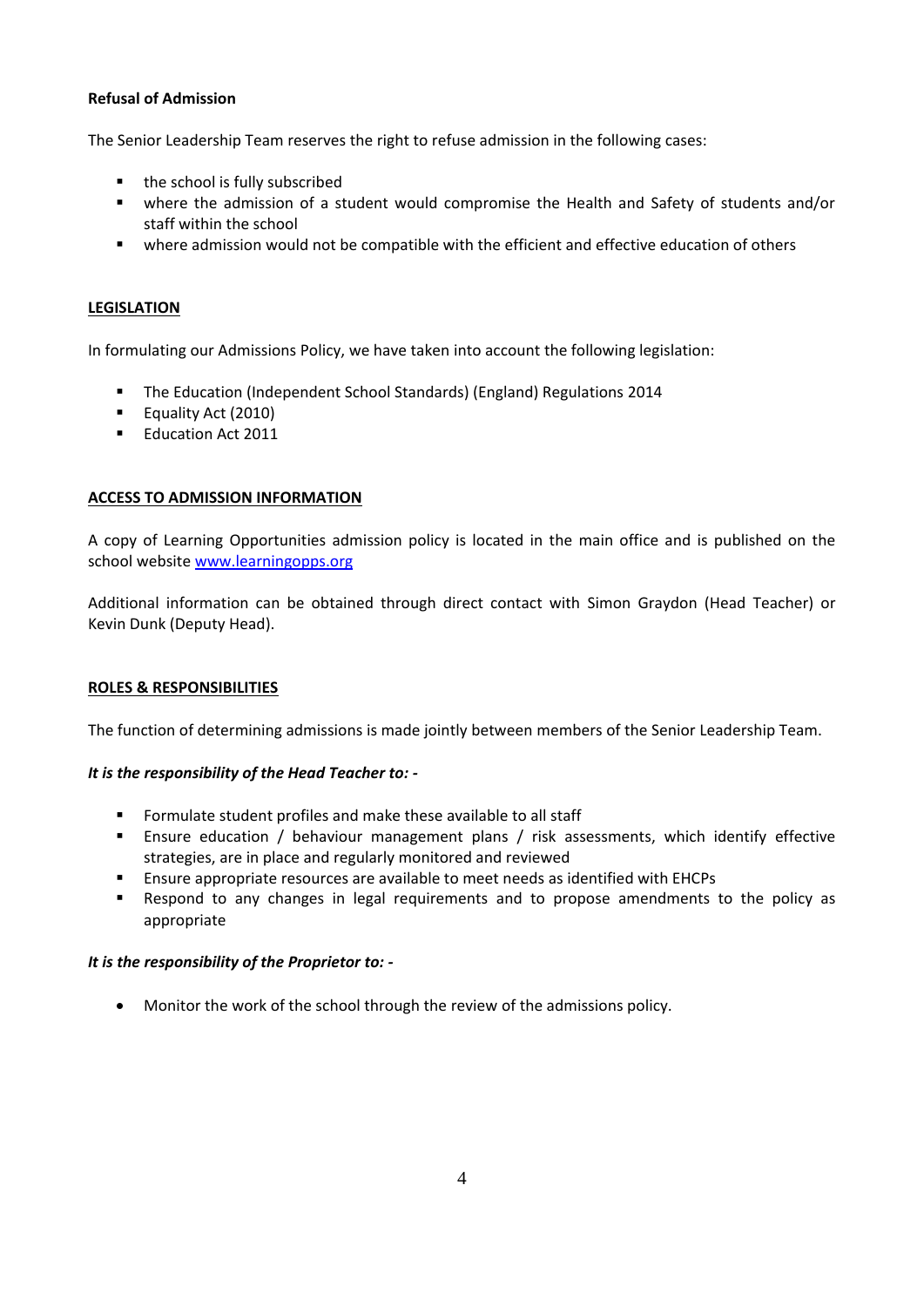#### **ADMISSION PROCESS**

Once a referral has been received the following steps will be taken:

- A member of the senior leadership team, who may request further information, will undertake initial assessment of the referral information, this may include observation / meeting the potential student in their current provision.
- The school's decision will be communicated to the local authority. Where a referral is received through the DPS system, an expression of interest will be submitted.
- Parents / carers, social worker if applicable and student, where appropriate, will be invited to visit the school.
- Referring agency informed of decision
- Confirmation of funding including any additional resources and transport will be sought from the LEA.
- Once the offer of a place has been accepted by the referring agency, Learning Opportunities will arrange a pre-placement planning meeting.
- **IFA will be signed.**
- **E** School records including any safeguarding information will be obtained from previous establishment.
- **The students name will be entered in the Admissions Register on the agreed admission date.**

Learning Opportunities acknowledge that the admission of a student can be challenging and difficult for the parents/carers as well as the student. The school's services are flexible and needs led and, therefore, we offer support via telephone communication, email, home visits (where appropriate) and appointments that are sensitive to the requests and circumstances of parents/carers. Wherever possible, we aim from the outset to move at the pace of the student.

We acknowledge that for some students their placement at Learning Opportunities may require additional resources, over and above the norm. Where this is identified, the local authority will be made aware at the point of expression of interest and in advance of the offer of a place.

As part of the admission process parents / carers and the student will be encouraged to visit the school. This initial visit provides the school with a valuable insight into the needs of the student. In addition, it assists with the provision of a transition plan to enable a successful move into our school. It also ensures that parents / carer are fully informed about the school and what it has to offer their child.

If following the introductory visit, all concerned agree that the student's needs can be met, a mutually convenient date will be arranged for the student to spend a session in the school.

In circumstances where the class / school has reached full capacity, the option for the student to be placed on the Learning Opportunities waiting list will be confirmed in writing.

#### **Where a place is not offered**

#### **Letter of confirmation to referring agency outlining reasons**

In situations where it is agreed that the needs of the student cannot be met within Learning Opportunities, a letter outlining reasons will be forwarded to the referring agency.